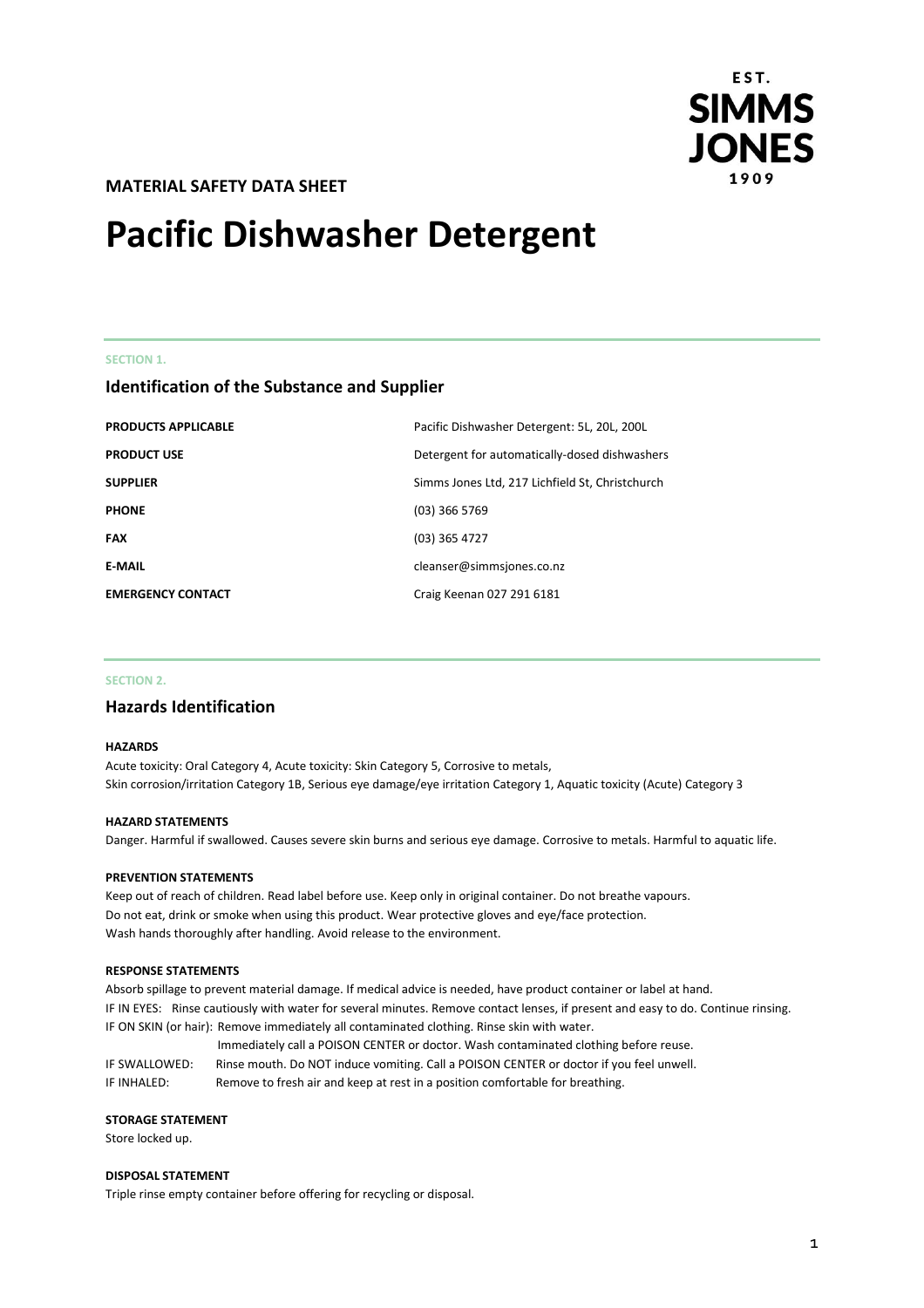## **SECTION 3.**

# **Composition and Information on Ingredients**

| <b>INGREDIENT</b> | <b>PROPORTION</b> | <b>CAS NUMBER</b> |
|-------------------|-------------------|-------------------|
| Sodium Hydroxide  | <15%              | 1310-73-2         |
| Tetrasodium EDTA  | <15%              | 64-02-8           |

## **SECTION 4.**

# **First Aid Measures**

If medical advice is needed, have product container or label at hand.

**IF IN EYES:** Rinse cautiously with water for several minutes. Remove contact lenses, if present and easy to do. Continue rinsing.

| IF ON SKIN (or hair): Remove immediately all contaminated clothing. Rinse skin with water. |                                                                                         |  |
|--------------------------------------------------------------------------------------------|-----------------------------------------------------------------------------------------|--|
|                                                                                            | Immediately call a POISON CENTER or doctor. Wash contaminated clothing before reuse.    |  |
| IF SWALLOWED:                                                                              | Rinse mouth. Do NOT induce vomiting. Call a POISON CENTER or doctor if you feel unwell. |  |
| IF INHALED:                                                                                | Remove to fresh air and keep at rest in a position comfortable for breathing.           |  |

# **SECTION 5.**

# **Fire-Fighting Measures**

| <b>EXTINGUISHING MEDIA</b>      | Foam, $CO2$ , dry chemical, or water fog                             |
|---------------------------------|----------------------------------------------------------------------|
| <b>COMBUSTION PRODUCTS</b>      | Toxic and corrosive fumes                                            |
| <b>FIRE-FIGHTING PROCEDURES</b> | Use breathing apparatus, firefighting gear, and rubber or PVC gloves |

# **SECTION 6.**

| <b>Accidental Release Measures</b> |                                                                                                                                            |
|------------------------------------|--------------------------------------------------------------------------------------------------------------------------------------------|
| <b>EMERGENCY PROCEDURES</b>        | Clean up spills immediately.<br>Wear protective gloves, clothing, and face protection.                                                     |
| <b>ENVIRONMENTAL PRECAUTIONS</b>   | Do not allow entry into storm water drains                                                                                                 |
| <b>SPILL CONTROL</b>               | Collect leaking liquid in sealable containers. Absorb spilled liquid with inert<br>absorbent. Wash contaminated area with plenty of water. |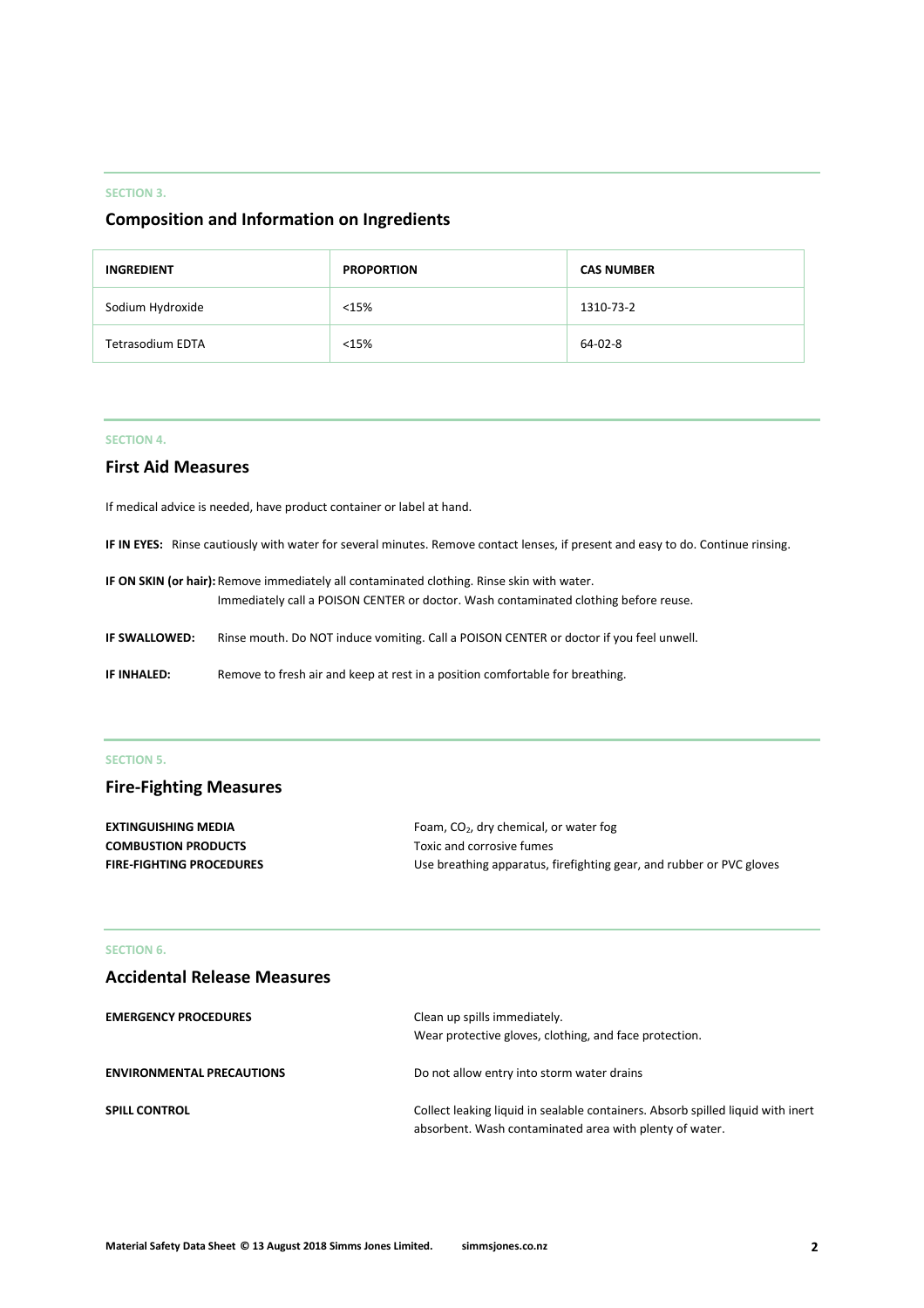## **SECTION 7.**

# **Handling and Storage**

#### **HANDLING PRECAUTIONS**

Read label before use. Do not breathe vapours. Do not eat, drink or smoke when using this product. Wear protective gloves and eye/face protection. Wash hands thoroughly after handling.

#### **STORAGE**

Store locked up. Keep out of reach of children. Keep only in original container.

#### **SECTION 8.**

# **Exposure Controls/Personal Protection**

| <b>EXPOSURE LIMITS</b>        | Workplace Exposure Standard Ceiling = 20 mg/m <sup>3</sup> |
|-------------------------------|------------------------------------------------------------|
| <b>ENGINEERING CONTROLS</b>   | Ensure ventilation is adequate                             |
| <b>RESPIRATORY PROTECTION</b> | Full-face-piece positive-pressure air-supplied respirator  |
| <b>PROTECTIVE GLOVES</b>      | Nitrile rubber or PVC                                      |
| <b>EYE PROTECTION</b>         | Splash-proof goggles or full-face-shield                   |
|                               |                                                            |

# **SECTION 9.**

# **Physical and Chemical Properties**

| <b>APPEARANCE</b>                       | Clear, dark red liquid         |
|-----------------------------------------|--------------------------------|
| <b>ODOUR</b>                            | Slight odour                   |
| <b>ODOUR THRESHOLD</b>                  | Not Determined                 |
| рH                                      | 13.5-14.0                      |
| <b>MELTING POINT/FREEZING POINT</b>     | $<$ 0ºC                        |
| <b>INITIAL BOILING POINT</b>            | $>100$ <sup>o</sup> C          |
| <b>FLASH POINT</b>                      | Not Flammable                  |
| <b>FLAMMABILITY</b>                     | Not Flammable                  |
| <b>FLAMMABILITY OR EXPLOSIVE LIMITS</b> | Not Flammable                  |
| <b>VAPOUR PRESSURE</b>                  | Not Determined                 |
| <b>VAPOUR DENSITY</b>                   | Not Determined                 |
| <b>RELATIVE DENSITY</b>                 | 1.2                            |
| <b>SOLUBILITY</b>                       | Completely miscible with water |
| PARTITION CO-EFFICIENT: n-OCTANOL/WATER | Not Applicable                 |
| <b>AUTO-IGNITION TEMPERATURE</b>        | Not Determined                 |
| <b>DECOMPOSITION TEMPERATURE</b>        | 176ºC                          |
| <b>KINEMATIC VISCOSITY</b>              | $7.4x10^{-7}m^2/s$             |
|                                         |                                |

#### **SECTION 10.**

# **Stability and Reactivity**

**INCOMPATIBLE SUBSTANCES** Oxidisers and acids

**REACTIVITY** Reacts with oxidisers and acids **STORAGE CONDITIONS** Store locked up. Keep out of reach of children. Keep only in original container. HAZARDOUS DECOMPOSITION PRODUCTS May evolve toxic gases when heated to decomposition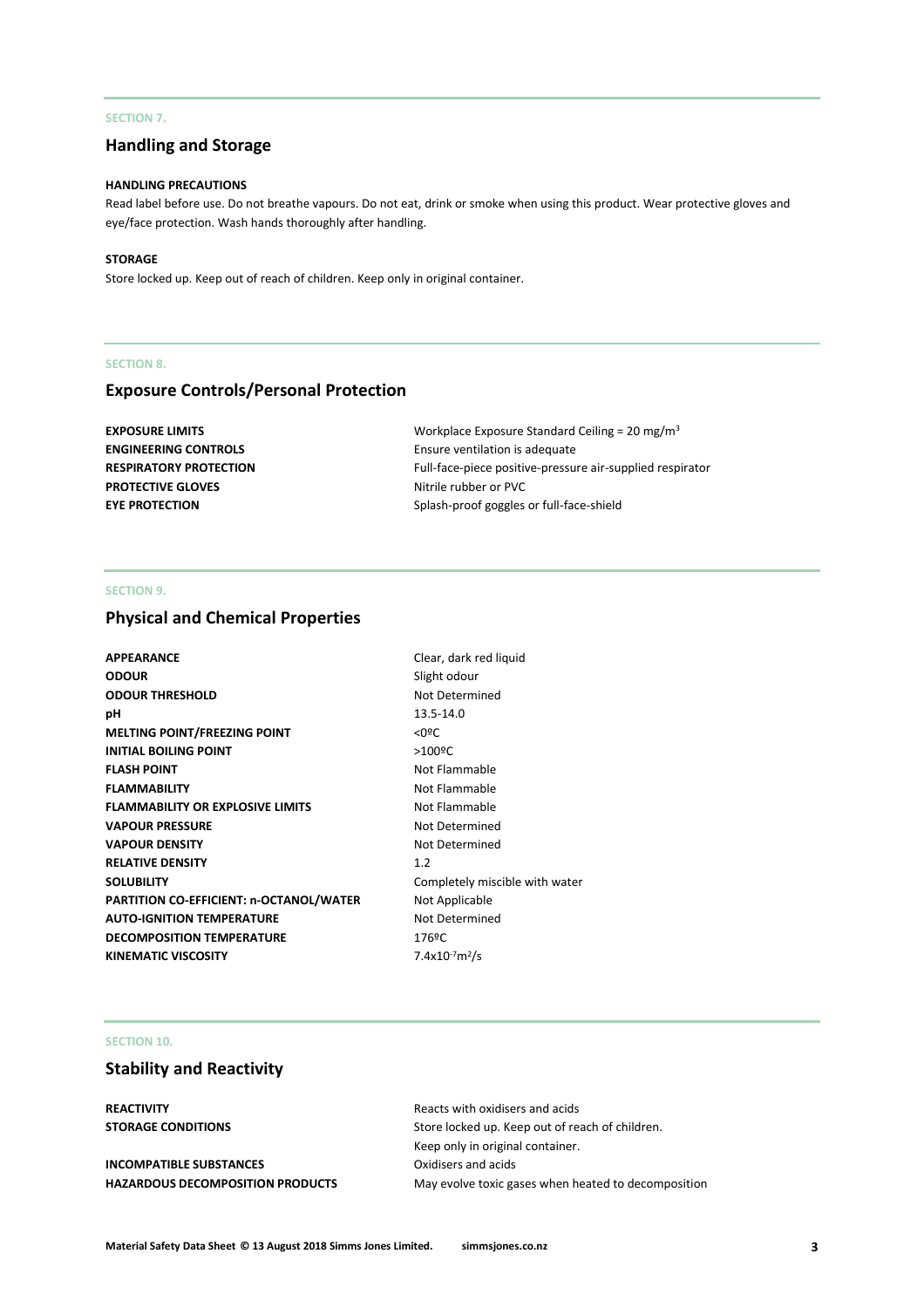## **SECTION 11.**

# **Toxicological Information**

| <b>ACUTE TOXICITY</b>                                                                         | Ingestion may cause nausea, vomiting, diarrhea, abdominal pain, and |
|-----------------------------------------------------------------------------------------------|---------------------------------------------------------------------|
|                                                                                               | chemical burns to the gastrointestinal tract.                       |
|                                                                                               | Inhalation may cause respiratory irritation and affect breathing.   |
| <b>SKIN CORROSION/IRRITATION</b>                                                              | Causes severe skin burns                                            |
| <b>SERIOUS EYE DAMAGE/IRRITATION</b>                                                          | Causes serious eye damage                                           |
| <b>RESPIRATORY OR SKIN SENSITISATION</b>                                                      | No sensitisation                                                    |
| <b>GERM CELL MUTAGENICITY</b>                                                                 | No data available                                                   |
| <b>CARCINOGENICITY</b>                                                                        | Not carcinogenic                                                    |
| <b>REPRODUCTIVE TOXICITY</b>                                                                  | No reproductive toxicity                                            |
| <b>SPECIFIC TARGET ORGAN TOXICITY</b>                                                         |                                                                     |
| -SINGLE EXPOSURE                                                                              | No specific organ toxicity                                          |
| -REPEATED EXPOSURE                                                                            | No specific organ toxicity                                          |
| <b>ASPIRATION HAZARD</b>                                                                      | No aspiration hazard                                                |
| <b>TOXICITY</b>                                                                               |                                                                     |
| SODIUM HYDROXIDE                                                                              |                                                                     |
| <b>CLASSIFICATION: Acutely toxic</b>                                                          |                                                                     |
| REMARK: Toxic according to Schedule 4, Hazardous Substances (Classification) Regulations 2001 |                                                                     |
| STUDY: Rabbit, LD <sub>50</sub>                                                               |                                                                     |
| VALUE: 1350 mg/kg                                                                             |                                                                     |
| SOURCE: Occidental Chemical Corporation, Niagara Falls, New York, 14302-0728                  |                                                                     |
| <b>TETRASODIUM EDTA</b>                                                                       |                                                                     |
| STUDY: Rat, LD <sub>50</sub>                                                                  |                                                                     |
| VALUE: 1658 mg/kg                                                                             |                                                                     |
| SOURCE: BASF AG Ludwigshafen                                                                  |                                                                     |
| <b>SPECIES: Rabbit</b>                                                                        |                                                                     |
| <b>RESULT: Irritating</b>                                                                     |                                                                     |
| SOURCE: BASF AG Ludwigshafen                                                                  |                                                                     |
|                                                                                               |                                                                     |

# **SECTION 12.**

# **Ecological Information**

**BIODEGRADABILITY** Rapidly Degradable **BIOACCUMULATIVE POTENTIAL** Not Bioaccumulative **MOBILITY IN SOIL** MOBILITY IN SOIL

#### **SODIUM HYDROXIDE ECOTOXICITY**

STUDY: Rainbow trout (Oncorhynchus mykiss), static, 96 h, LC<sub>50</sub> VALUE: 45.4 mg/L BIOACCUMULATIVE: No REMARK: Considering its high water solubility, sodium hydroxide is not expected to bio-concentrate in organisms. SOURCE: EnviroTIPS (1984), Sodium Hydroxide, Environment Canada, Environmental Protection Services, Ottawa, Ontario

RAPIDLY DEGRADABLE: Yes

STUDY: Water flea (Ceriodaphnia dubia), 48 h, EC<sub>50</sub> VALUE: 40.38 mg/L SOURCE: Warne, M.S. T. and Schifko, A.D. (1999). Toxicity of Laundry Detergent Components to a Freshwater Cladoceran and Their Contribution to Detergent Toxicity. Ecotoxicology and Environmental Safety, 44(2):196-206